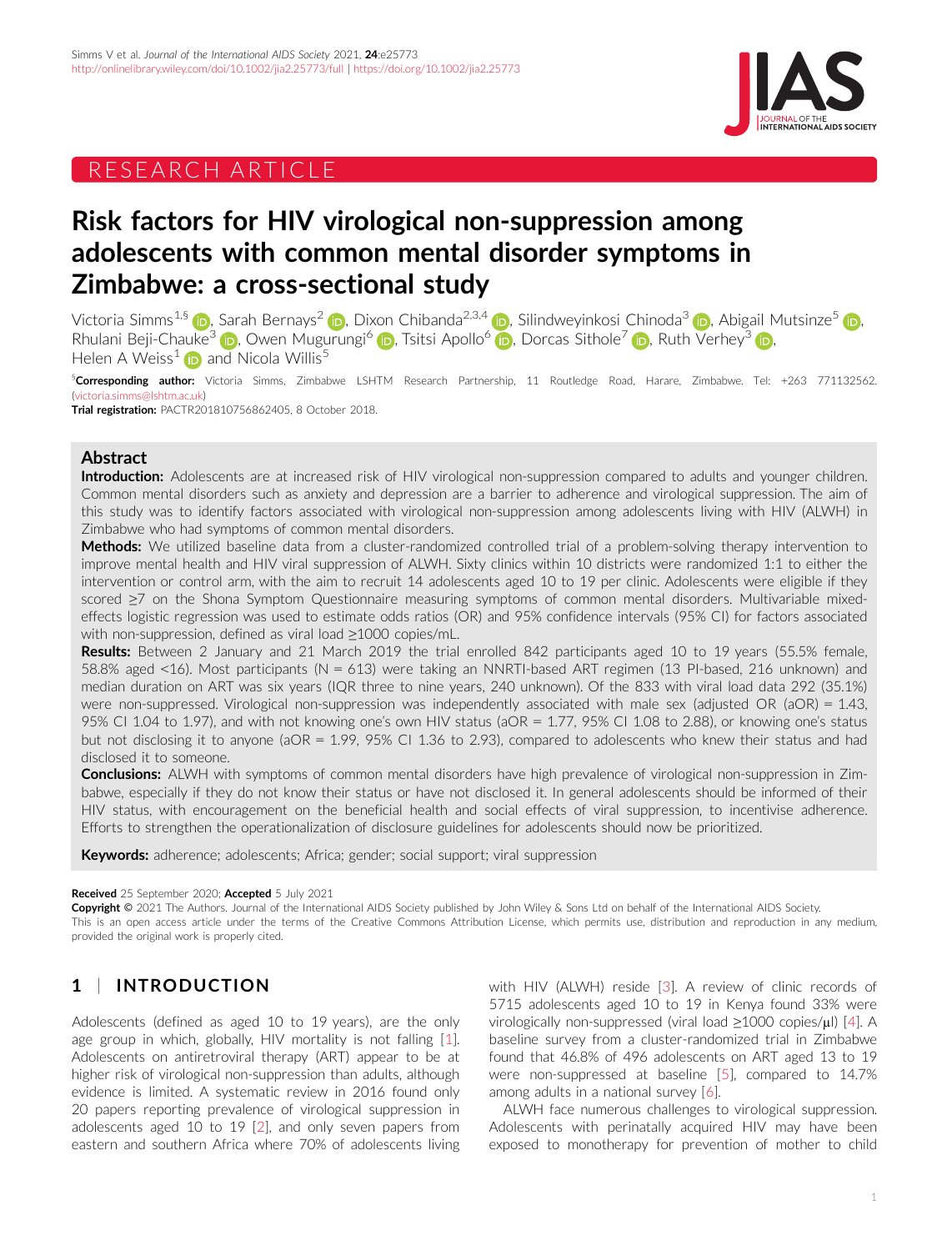transmission, followed by long-term ART. Young adolescents are also vulnerable to over- or under-treating due to prescription errors in weight-based regimens. For example, a study of 309 children aged 0 to 17 years in Zimbabwe on weightbased ART regimens found 36% were prescribed an incorrect dose [\[7](#page-9-0)]. Adolescents face additional challenges to ART adherence [\[8](#page-9-0)]. In a period of rapid cognitive and emotional development, emerging autonomy and limited resources [[9\]](#page-9-0), adolescents rely on family and social support to adhere to ART. They may be unaware or have limited understanding of their HIV status, reducing their motivation or capacity to adhere [\[10\]](#page-9-0). A study of 385 children aged six to fifteen in Zimbabwe found that 47.5% ( $n = 183$ ) were unaware of their HIV status and the most common reasons caregivers gave for secrecy were that the child was too young (62%), would not understand the implications of an HIV diagnosis (56%), or might disclose it to others (26%) [[11\]](#page-9-0). Adolescents may also conceal their treatment taking from others, which can practically impede their capacity to adhere [[12](#page-9-0)]. ALWH have high rates of depression, anxiety and other common mental disorders (CMDs) [\[10\]](#page-9-0), which inhibit adherence. A cross-sectional study of 562 adolescents aged 12 to 18 in Malawi found 18.9% prevalence of depression using the Beck Depression Inventory II [[13](#page-9-0)]. There is evidence ALWH are at higher risk of CMDs than their HIV-unaffected peers, for example from a case-control study in Rwanda that found 21% prevalence of suicidal behaviour among 218 ALWH aged 10 to 17 compared to 13% among neighbours unaffected by HIV, using the Youth Self-Report Internalizing Subscale [[14](#page-9-0)]. Parent-reported symptoms of CMDs on the Pediatric Symptom Checklist were associated with virological non-suppression in a cross-sectional study of 692 children aged 8 to 16 in Botswana, although causality could not be determined [[15\]](#page-9-0). Better understanding of risk factors for virological non-suppression is needed in order to identify barriers and improve care outcomes. The aim of this study was to measure the prevalence of and identify risk factors for virological non-suppression among ALWH with CMD symptoms in Zimbabwe.

# 2 | METHODS

The data for this paper are from the baseline survey of a cluster-randomized controlled trial of problem-solving therapy for adolescents which has been described in detail [[16\]](#page-9-0). We present the descriptive characteristics of trial participants and factors associated with unsuppressed viral load, defined as ≥1000 copies/mL.

The trial was based in the World Health Organization (WHO) "best practice" [\[17\]](#page-9-0) Zvandiri programme of trained, mentored young people known as community adolescent treatment supporters (CATS). We undertook a clusterrandomized trial of the CATS intervention with 60 clinics randomized 1:1 within 10 districts to either the intervention or control arm. Control arm participants received standard of care from the CATS. In the intervention arm, CATS were trained in an adaptation of Friendship Bench problem-solving therapy. The eligibility criteria were as follows: ALWH aged 10- to 19-years old, on or initiating ART, who scored ≥7/14 on the Shona Symptom Questionnaire (SSQ-14) of CMD symptoms [[18](#page-9-0)]. Adolescents were excluded if they lived outside the area, were unable to comprehend the nature of the study (in either English, Shona or Ndebele), were in psychiatric care, or had end-stage AIDS, psychosis, intoxication or dementia. Potential participants (adolescents either already registered with Zvandiri or who were patients at the clinic) were pre-screened for eligibility and then invited to a trial orientation meeting. Those who were interested were screened for CMD symptoms by a research assistant. Enrolment ended when 14 participants had been enrolled. Participants aged 18 to 19 gave written informed consent. Those aged 10 to 17 gave written assent, and written informed consent was given by their caregiver.

A questionnaire was administered which included demographic, family and clinical characteristics, SSQ-14 to measure symptoms of CMDs, the Patient Health Questionnaire (PHQ-9) to measure symptoms of depression, and the WHO Disability Assessment Schedule (WHODAS 2.0) to measure difficulties caused by health conditions. The SSQ-14 scores 1 point for each of 14 symptoms experienced within the previous two weeks [[18](#page-9-0)]. Validated against the MINI-KID in Zimbabwean ALHIV, the SSQ-14 has a cutpoint of ≥8 (unpublished data). The PHQ-9 consists of 9-items measuring depression symptoms, each scored 0 to 3 on a Likert scale, with the total score (range 0 to 27) categorized into five groups [\[19\]](#page-9-0). It has been validated among adolescents in Chile [[20\]](#page-9-0). The WHO-DAS 2.0 consists of 36 questions covering six domains (cognition, mobility, self-care, getting along, life activities, social participation) [[21](#page-9-0)]. It has been validated among adolescents in China [[22\]](#page-9-0). Following that study, the question on sexual activities was dropped as it was not appropriate for the whole age group.

Adolescents with signs of psychological distress (visual/auditory hallucinations or suicidal ideation on the SSQ-14, or ≥21 on the PHQ-9) were referred to the clinic for further assessment and management, including follow-up by a trained mental health nurse where available.

It was intended that data collection would be electronic, using an Open Data Kit (ODK) programme loaded onto tablets [[16\]](#page-9-0). During recruitment a fault occurred which prevented the data management team from accessing uploaded data. From then on the study used the back-up option of paper-based data collection. Initially the processes of recruitment, consent procedures and the enrolment questionnaire were carried out by research assistants. After the switch to paper-based data collection they were conducted by the CATS. Separate questionnaires were printed for participants who knew their own status and those who did not, with the "knows HIV status" version including a small number of extra questions such as ART regimen and date of HIV diagnosis. The "does not know status" version instead had questions such as whether the participant was taking any medication. The interviewer decided which questionnaire to use, based on whether the participant knew their own status, as logged in clinic records and reported by the caregiver. Double entry and validation of paper records was completed by a private company, Datalyst. The questionnaires are available for download (doi.org/10.17037/data.00002142).

A dried blood spot (DBS) fingerprick blood sample was collected from all participants and analysed at the National Microbiology Reference Laboratory to determine viral load. The minimum detection level was 840 copies/mL. Viral load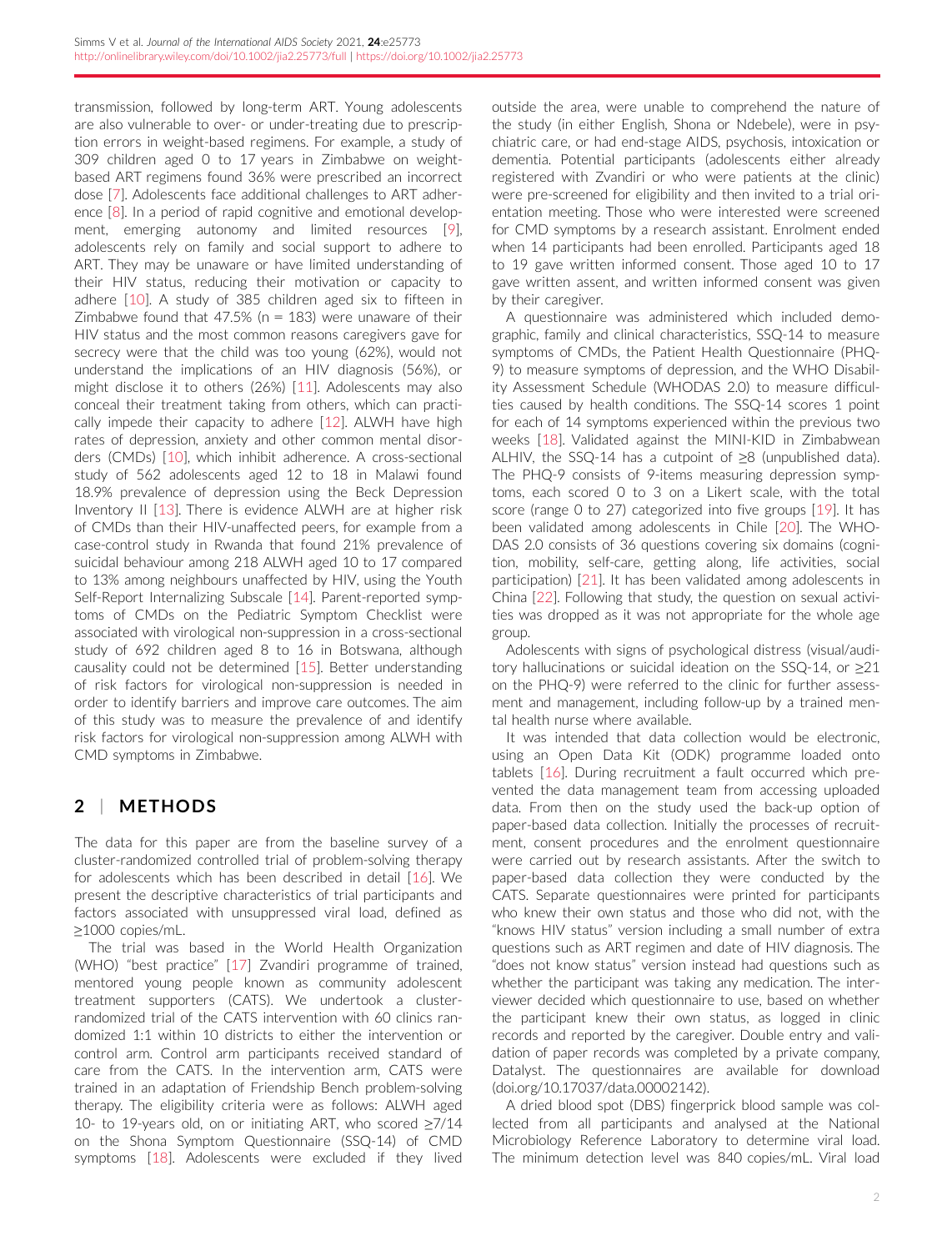results were returned to the clinics to aid in clinical management. Guidelines in Zimbabwe call for routine viral load testing to be carried out at 6 and 12 months after ART initiation, and then annually [\[23](#page-9-0)]. In case of virological failure (viral load ≥1000 copies), patients are given enhanced adherence counselling, a repeat viral load test after three months, and a switch to second line therapy if viral load remains high. Transition to third line therapy requires genotypic resistance testing, which is only available at one clinic.

Data were analysed using Stata v15. The WHODAS domain scores were recoded into "no problem" (score of 0) and "any problem" (score ≥1). A report of visual/auditory hallucinations or suicidal ideation on the SSQ-14 was designated a "red flag." The PHQ-9 "moderately severe" (score 15 to 19) and "severe" (20 to 27) categories were combined due to small numbers. Univariable mixed-effects logistic regression was used to identify variables associated with virological non-suppression, with a random effect to allow for clinic-level clustering. Factors associated with the outcome at significance level >10% were carried forward into a multivariable model, with age and sex retained a priori. Variables that were no longer associated with the outcome in multivariate analysis ( $p > 0.1$ ) were removed. Knowledge of HIV status was defined as a participant who either (i) was pre-determined by CATS to know their HIV status, based on clinic notes or (ii) when asked why they were taking medication, responded "for HIV." Disclosure of status was defined as a participant who answered yes to the question "have you disclosed your HIV status to anyone" on the "knows HIV status" version of the questionnaire. Knowledge of status and disclosure to others were combined into a single categorical variable for the multivariable analysis to avoid collinearity. EQ5D scores were converted into index values [\[24\]](#page-9-0) using quality of life state weightings developed in Zimbabwe in 2003 [\[25\]](#page-9-0). The association between age group and HIV status knowledge was estimated using odds ratio.

The trial was registered with the Pan African Clinical Trials Registry (PACTR201810756862405), and approved by the ethics committees of the Medical Research Council of Zimbabwe and the London School of Hygiene & Tropical Medicine.

# 3 | RESULTS

Data collection took place between 2 January and 21 March 2019. The trial enrolled 842 participants (55.5% female), 84 per district in nine districts and 86 in the tenth (Figure [1](#page-3-0)). The first 232 (27.6%) questionnaires were completed electronically by a research assistant and the remaining 610 (72.4%) on paper by the CATS. The mean number of participants per clinic was 14.0 (standard deviation 2.7), range 6 to 22. Nine participants (1.1%) had no viral load test result. Of these, one participant died and two withdrew between enrolment and collection of a DBS sample, and for the remaining 6, samples were collected but not analysed.

Half (49.8%) of participants were single or double orphans (Table [1\)](#page-4-0), and 474 (56.6%) participants' primary caregiver was not a parent. Among adolescents aged ≥16 years, 90.1% had finished primary school and 3.9% were employed. Prevalence of self-reported alcohol use and smoking increased with age, and was 5.1% and 4.4%, respectively, in 16- to 19-year olds.

Overall 35.2% of participants ( $n = 296$ ) had symptoms of moderate, moderately severe or severe depression according to the PHQ-9. The most common problems according to the WHODAS were cognitive (91.9%), followed by social participation (88.3%), life activities (76.8%), mobility (72.6%) and selfcare (61.7%).

Of 209 participants who completed the "does not know HIV status" questionnaire, 41 (19.6%) said they were taking medication for HIV and 10 (4.8%) said they were taking ART. A further 121 (57.9%) said they were taking medication but said it was for another reason, they did not know why, or did not give a reason. In Tables [1](#page-4-0) and [2](#page-6-0), the definition "knows HIV status" consisted of the 633 participants who completed a "knows status questionnaire" plus the 51 participants who completed a "does not know status" questionnaire but said unprompted that they were taking HIV medication or ART. ART regimen was known for 626 participants of whom 613 (97.9%) were taking an NNRTI-based regimen. For 602 participants whose year of ART initiation was recorded, median length on ART was six years (IQR 3 to 9 years, range 0 to 18).

The proportion of adolescents who knew they were HIV positive increased with age from 73.5% in 10- to 15-year olds (the reference group) to 92.2% in 16- to 19-year olds (OR = 4.83, 95% CI 2.98 to 7.82;  $p < 0.001$ ). Most (59.2%) adolescents who knew their own status had not told anyone else, although the proportion who had disclosed was higher in the 16 to 19 group (OR = 1.47, 95% CI 1.01 to 2.14;  $p = 0.045$ ).

Of the 257 adolescents who had disclosed their status, 251 reported to whom they had disclosed. The majority (197, 78.5%) had disclosed to a relative, 23 (9.2%) to a friend, 12 (4.8%) to a boyfriend/girlfriend and 21 (7.0%) to someone else. Only 41 participants reported a reason for disclosing their status, with the most common reasons being to receive care and support (36.6%) or adherence support specifically (29.3%).

Among the 833 participants with a viral load test result, 541 (64.9%) had a viral load <1000 copies/mL, 173 (20.8%) 1000 to 9999 copies/mL, 100 (12.0%) 10,000 to 99,999 copies/mL and 19 (2.3%) ≥100,000 copies/mL, with a maximum of 788,592. The prevalence of virological nonsuppression was  $35.1\%$  (n = 292), ranging by district from 20.2% to 55.4%.

Males had higher odds of virological non-suppression than females, (40.1% vs. 31.0%, OR = 1.43, 95% CI 1.04, 1.97;  $p = 0.03$ ) (Table [2\)](#page-6-0). Figure [2](#page-8-0) presents the prevalence of virological non-suppression by sex and district. There was no evidence that virological non-suppression was associated with age, education, primary carer or orphanhood, knowledge of HIV status as a binary variable, ART regimen or duration on ART (Table [2](#page-6-0)). Among participants who knew their HIV status, non-disclosure was associated with non-suppression (39.0% vs. 25.6%, OR = 1.99, 95% CI 1.36, 2.93; p < 0.001). In univariable analysis, there was no evidence of an association between depression symptoms score and virological nonsuppression (Table [2\)](#page-6-0). Participants who reported difficulties with life activities, social participation or cognition were less likely to have virological non-suppression.

In the final multivariable model (Table [2\)](#page-6-0), virological nonsuppression was independently associated with being male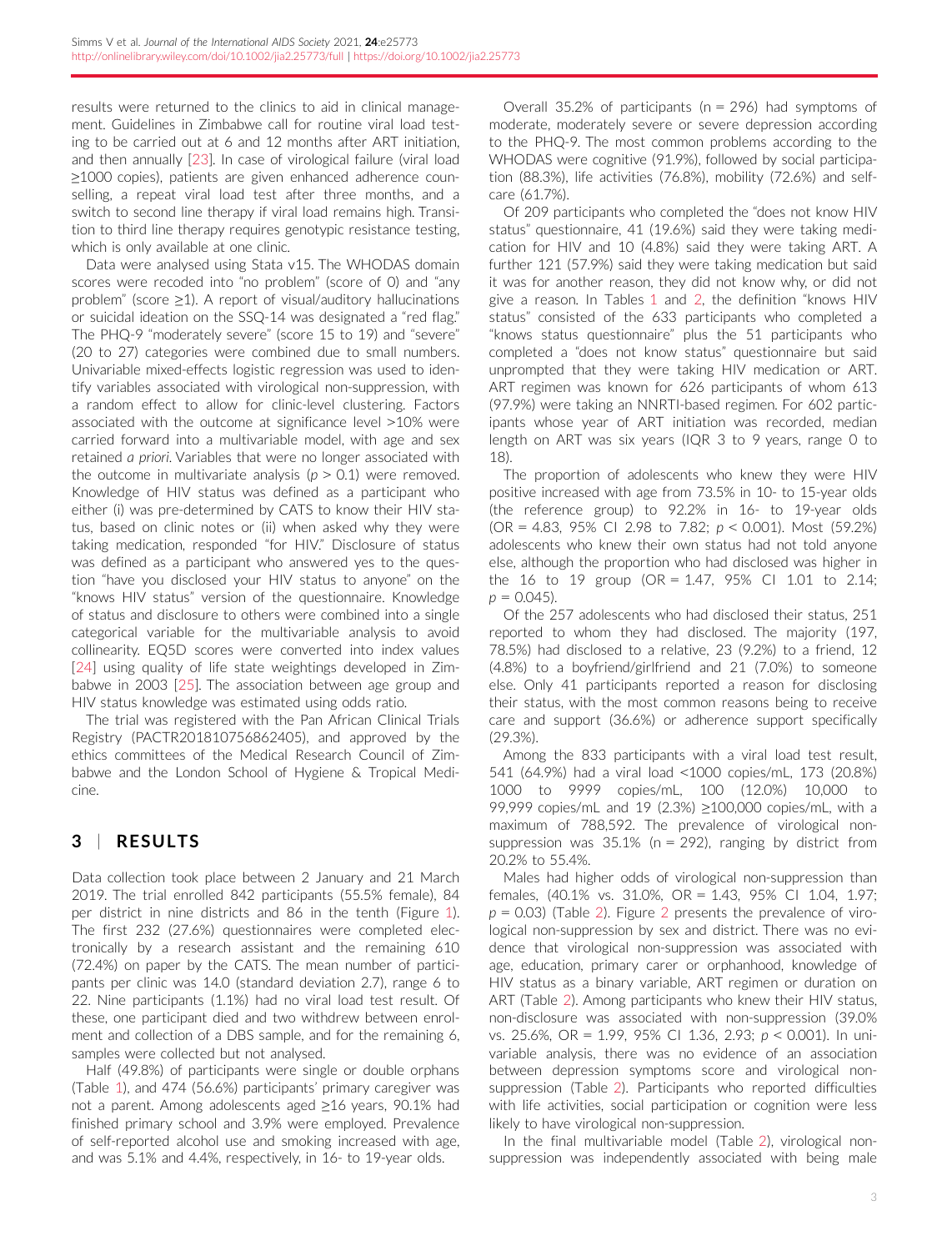<span id="page-3-0"></span>

#### Figure 1. Map of trial sites.

(adjusted OR = 1.43, 95% CI 1.04, 1.97;  $p = 0.03$ ), not knowing one's own HIV status (aOR = 1.77, 95% CI 1.08, 2.88;  $p = 0.02$ ) and not disclosing HIV status to someone else (aOR = 1.99, 95% CI 1.36, 2.93;  $p < 0.001$ ), compared to those who knew their status and had disclosed it.

### 4 | DISCUSSION

Among these ALWH in Zimbabwe virological non-suppression was very high (35.1%), demonstrating the challenges adolescents face in attaining viral suppression. This is comparable with the prevalence of virological non-suppression among ALWH found in Kenya (33% of 5715) [\[4\]](#page-9-0), and a previous study in Zimbabwe found even higher prevalence (46.8% of 496) [[5\]](#page-9-0). Three key factors were associated with virological non-suppression: male sex, not knowing one's own HIV status and not disclosing HIV status.

Achieving viral suppression requires two essential elements: access to effective treatment and optimal adherence behaviour. Access to effective treatment requires patients to be able to get to the clinic, collect drug refills and be prescribed an ARV regimen to which they are not resistant. Zimbabwe has a "Treat All" approach whereby anyone with HIV is eligible for ART initiation regardless of clinical stage or CD4 count, and the preferred first line regimen at the time of data collection was TDF+3TC+EFV [[23](#page-9-0)]. Resistance testing is sporadic and is not yet a component of standard of care in Zimbabwe. A WHO report in 2019 found pre-treatment drug resistance to NNRTIs (efavirenz and nevirapine) in Zimbabwe of 11% among 353 adult first-line ART initiators and over 60% among 227 newly diagnosed infants [\[26](#page-9-0)]. In 2016 in Harare, a voluntary organization-funded clinic provided enhanced adherence counselling to 726 young people aged 16 to 24 on first-line ART. After the counselling, 74 (10.2%) had confirmed virological failure and 72/74 (97%) had drug resistance mutations [\[27](#page-9-0)]. Out of 102 children and adolescents in Harare with virological failure in 2012, 67.6% had ≥1 clinically significant mutation [[28\]](#page-9-0). There is increased emphasis on treatment switching in international guidelines [\[29\]](#page-9-0), informed by a growing recognition of high resistance rates among ALWH [[30](#page-9-0)]. In this study the highest prevalence of non-suppression, by far, was in District 1, a border town with high HIV prevalence. It is likely that participants travelled across the border for work which may have hindered their access to ART. Reflecting the mobility of youth populations, it is vital that clinics are flexible in terms of supporting three-month drug refills and weekend or after-hours clinic visits [[31,32\]](#page-9-0).

The second critical component in viral suppression is sustained adherence. It is likely that the effects of sex, HIV status knowledge and status disclosure on virological nonsuppression are caused by differential adherence behaviour. In our study, males were at increased risk of non-suppression. The finding is consistent with the literature from adults living with HIV [[33,34\]](#page-9-0), and is increasingly noted within adolescents too, in recent studies from Ethiopia [[35\]](#page-9-0), Malawi [[36\]](#page-9-0) and Kenya [\[4\]](#page-9-0). However, a systematic review of adolescent ART adherence in low and middle-income countries (8/15 studies from sub-Saharan Africa) found no consistent association with sex [[8\]](#page-9-0). Healthcare is often perceived as "female" [[37](#page-9-0)] and underutilized by men [[38\]](#page-10-0). Among adolescents too, boys are less likely than girls to seek healthcare, possibly because boys are socialized to more highly value being perceived as selfreliant [[39\]](#page-10-0). In KwaZulu Natal, South Africa, only 20% of 15 to 19-year olds who visited clinics were male [[40\]](#page-10-0). Boys and men also have lower engagement in psychosocial support services, indicating a need for tailored approaches to suit them [\[38\]](#page-10-0).

Participants who knew they were HIV positive had better odds of virological suppression, in line with evidence that adolescents who know their status have improved ART adherence [\[41-43\]](#page-10-0). However, a systematic review of the effect of disclosure on children's adherence (aged 0 to 19) in resourcelimited settings found conflicting results [[44\]](#page-10-0). One reason for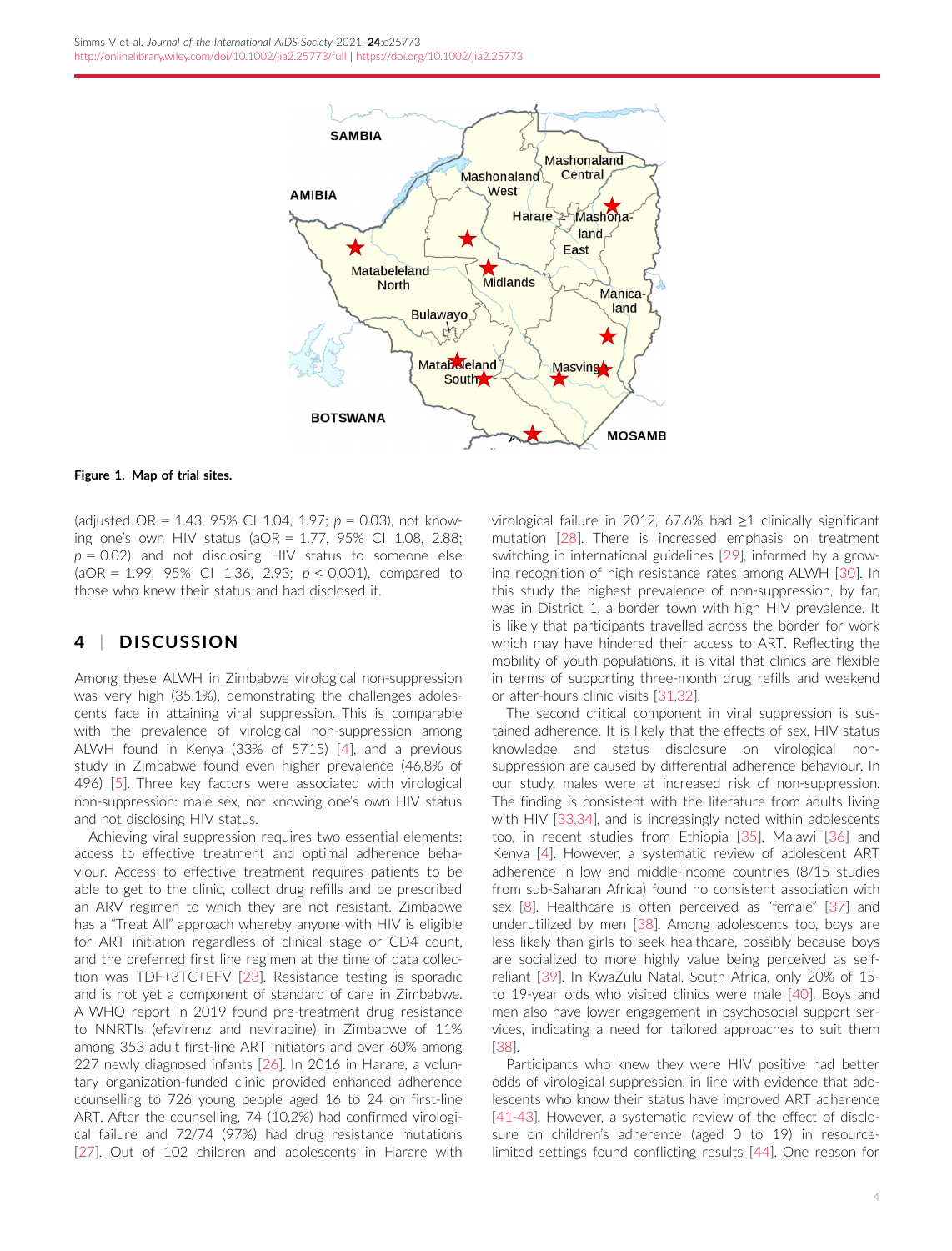### <span id="page-4-0"></span>Table 1. Descriptive characteristics of trial participants by age group

|                                                  | 10 to 15 years, n (%) | 16 to 19 years, n (%) | Total, n (%)       |
|--------------------------------------------------|-----------------------|-----------------------|--------------------|
| $\mathbb N$                                      | 495 (58.8%)           | 347 (41.1%)           | 842 (100%)         |
| Viral load ( $n = 833$ )                         |                       |                       |                    |
| $<$ 1000                                         | 314 (64.1)            | 227 (66.2)            | 541 (65.0)         |
| 1000 to 9999                                     | 114 (23.3)            | 59 (17.2)             | 173 (20.8)         |
| 10,000 to 99,999                                 | 50 (10.2)             | 50 (14.6)             | 100 (12.0)         |
| $\geq$ 100,000                                   | 12(2.5)               | 7(2.0)                | 19(2.3)            |
| Sex                                              |                       |                       |                    |
| Female                                           | 270 (54.6)            | 197 (56.8)            | 467 (55.5)         |
| Caregiver ( $N = 837$ )                          |                       |                       |                    |
| Mother                                           | 144 (29.3)            | 85 (24.6)             | 229 (27.4)         |
| Father                                           | 34(6.9)               | 17 (4.9)              | 51(6.1)            |
| Both parents                                     | 49 (10.0)             | 34(9.8)               | 83 (9.9)           |
| Grandparent                                      | 179 (36.5)            | 109 (31.5)            | 288 (34.4)         |
| Aunt                                             | 43 (8.8)              | 45 (13.0)             | 88 (10.5)          |
| Other                                            | 42(8.6)               | 56 (16.2)             | 98 (11.7)          |
| How often changed household ( $N = 839$ )        |                       |                       |                    |
| Never                                            | 283 (57.3)            | 159 (46.1)            | 442 (52.7)         |
| Once                                             | 119 (24.1)            | 98 (28.4)             | 217 (25.9)         |
| Twice                                            | 61(12.4)              | 56 (16.2)             | 117 (14.0)         |
| 3 times                                          | 18(3.6)               | 14(4.1)               | 32(3.8)            |
| 4 times                                          | 5(1.0)                | 8(2.3)                | 13(1.6)            |
| 5 or more times                                  | 8(1.6)                | 10(3.9)               | 18 (2.2)           |
| Education level ( $N = 835$ )                    |                       |                       |                    |
| Below grade 7 (primary)                          | 267 (54.4)            | 34(9.9)               | 301 (36.1)         |
| Grade 7 (end of primary)                         | 166 (33.8)            | 120 (34.9)            | 286 (34.3)         |
| O level (secondary)                              | 58 (11.8)             | 182 (52.9)            | 240 (28.7)         |
| A level (upper secondary)/tertiary               | $\circ$               | 8(2.3)                | 8(1.0)             |
| Orphan ( $N = 840$ )                             |                       |                       |                    |
| Both parents alive                               | 256 (51.9)            | 166 (47.8)            | 422 (50.2)         |
| One parent died                                  | 146 (29.6)            | 99 (28.5)             | 245 (29.2)         |
| Both parents died                                | 91 (18.5)             | 82 (23.6)             | 173 (20.6)         |
| Knows their own HIV status                       |                       |                       |                    |
| Yes                                              | 364 (73.5)            | 320 (92.2)            | 684 (81.2)         |
| Disclosed HIV status to anyone ( $N = 630/684$ ) |                       |                       |                    |
| Yes                                              | 124 (38.2)            | 133 (43.6)            | 257 (40.8)         |
| Drink alcohol ( $N = 814$ )                      |                       |                       |                    |
| Yes                                              | 7(1.5)                | 17(5.1)               | 24(3.0)            |
| Smoke $(N = 828)$                                |                       |                       |                    |
| Yes                                              | 5(1.0)                | 15(4.4)               | 20(2.4)            |
| Employed ( $N = 813$ )                           |                       |                       |                    |
| Yes                                              | 4(0.8)                | 13 (3.9)              | 17(2.1)            |
| HIV transmission ( $N = 653$ )                   |                       |                       |                    |
| Vertical                                         | 190 (48.4)            | 163 (62.7)            | 353 (54.1)         |
| Sexual/other                                     | 3(0.8)                | 15(5.8)               | 18 (2.8)           |
| Don't know                                       | 69 (17.6)             | 55 (21.2)             | 124 (19.0)         |
| Not disclosed to                                 | 131 (33.3)            | 27 (10.4)             | 158 (24.2)         |
| SSQ-14 score                                     |                       |                       |                    |
| Median (IQR)                                     | 8 (7 to 9)            | 8 (7 to 9)            | 8 (7 to 9)         |
| SSQ-14 red flag                                  |                       |                       |                    |
| Yes                                              | 142 (28.7)            | 116 (33.4)            | 258 (30.6)         |
| EQ5D index                                       |                       |                       |                    |
| Median (IQR)                                     | $0.83$ (0.74 to 1)    | $0.83$ (0.74 to 1)    | $0.83$ (0.74 to 1) |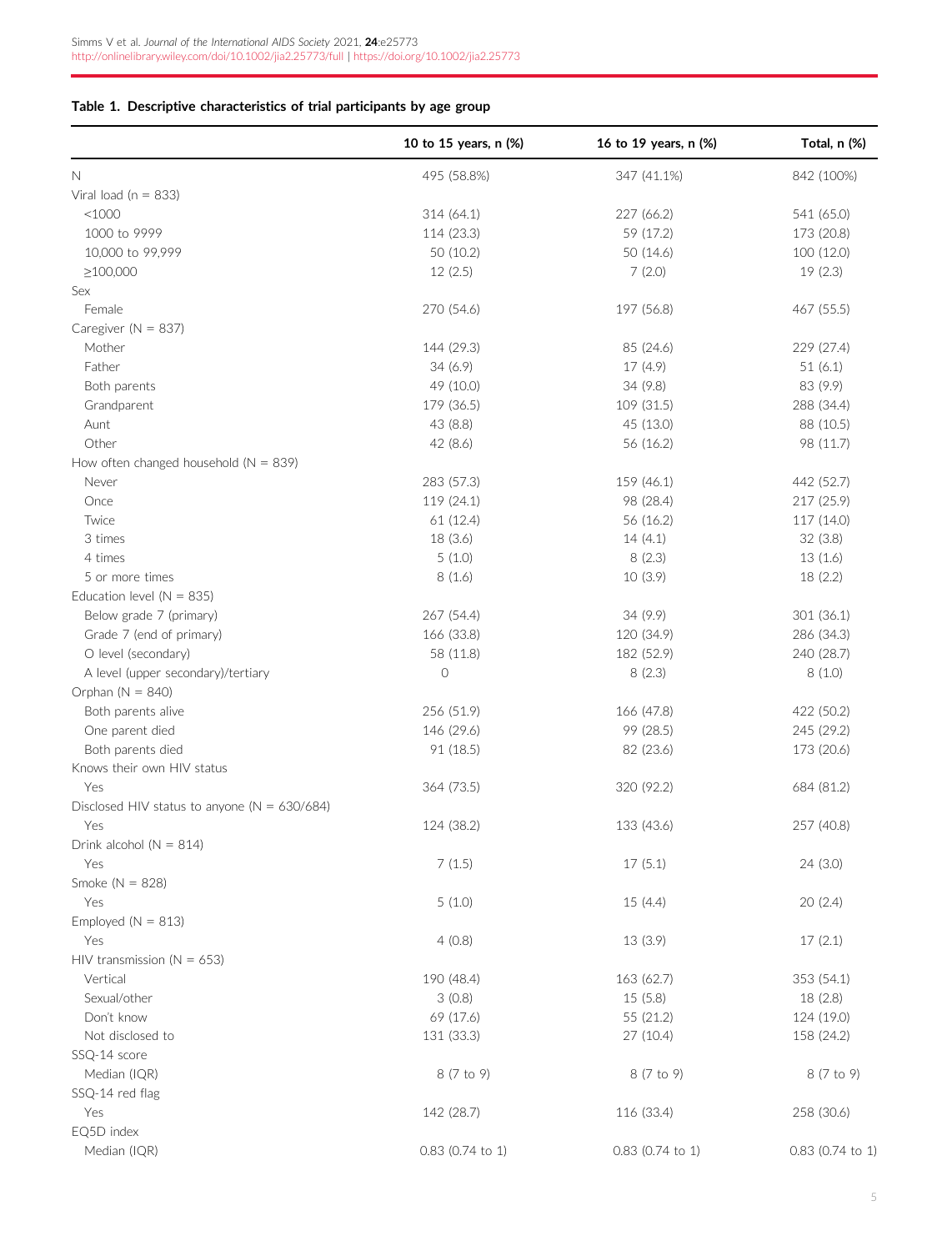#### Table 1. (Continued)

|                                     | 10 to 15 years, n (%) | 16 to 19 years, n (%) | Total, n (%) |
|-------------------------------------|-----------------------|-----------------------|--------------|
| Depression symptoms (PHQ-9)         |                       |                       |              |
| Minimal (0 to 4)                    | 104 (21.1)            | 59 (17.0)             | 163 (19.4)   |
| Mild (5 to 9)                       | 216 (43.7)            | 166 (47.8)            | 382 (45.4)   |
| Moderate (10 to 14)                 | 130 (26.3)            | 92 (26.5)             | 222 (26.4)   |
| Moderately severe/severe (15 to 27) | 44 (8.9)              | 30(8.7)               | 74 (8.8)     |
| WHODAS                              |                       |                       |              |
| Cognition                           |                       |                       |              |
| Any difficulty                      | 455 (92.1)            | 318 (91.6)            | 773 (91.9)   |
| Mobility                            |                       |                       |              |
| Any difficulty                      | 363 (73.5)            | 247 (71.4)            | 610 (72.6)   |
| Self-care                           |                       |                       |              |
| Any difficulty                      | 326 (66.0)            | 192 (55.5)            | 518 (61.7)   |
| Life activities                     |                       |                       |              |
| Any difficulty                      | 390 (79.0)            | 256 (73.8)            | 646 (76.8)   |
| Participation                       |                       |                       |              |
| Any difficulty                      | 437 (88.5)            | 305 (88.2)            | 742 (88.3)   |
| ART regimen and anchor drug         |                       |                       |              |
| First line (NNRTI)                  | 322 (97.3)            | 291 (98.6)            | 613 (97.9)   |
| <b>TDF</b>                          | 259 (77.1)            | 277 (92.3)            | 536 (84.3)   |
| AZT                                 | 56 (6.7)              | 13(4.3)               | 69 (10.8)    |
| <b>ABC</b>                          | 7(2.1)                | 1(3.3)                | 8(1.3)       |
| Second line (PI)                    | 9(2.7)                | 4(1.4)                | 13(2.1)      |
| LPV/r                               | 3(0.9)                | 2(0.7)                | 5(0.8)       |
| <b>ATV</b>                          | 5(1.5)                | 2(0.7)                | 7(1.1)       |
| Unknown                             | 1(0.3)                | $\circ$               | 1(0.2)       |
| Unknown                             | 164                   | 52                    | 216          |
| Duration on ART (years)             |                       |                       |              |
| $\bigcirc$                          | 4(1.3)                | 9(3.1)                | 13(2.2)      |
| $1$ to $2$                          | 52 (16.9)             | 51 (17.3)             | 103(17.1)    |
| 3 to 5                              | 91 (29.6)             | 69 (23.4)             | 160 (26.6)   |
| 6 to 18                             | 160 (52.1)            | 166 (56.3)            | 326 (54.2)   |
| Unknown                             | 188                   | 52                    | 240          |

the inconsistency could be that "knowing one's own HIV status" can encompass a broad spectrum of stages of understanding what it means to be HIV positive [\[45\]](#page-10-0), whereas most studies (including this one) reduce it to a binary variable. Adolescents who know they are living with HIV frequently have little idea what that means for them, apart from a moral imperative to take daily medication for life [\[46\]](#page-10-0). There is often little discussion of what it will mean to grow up and live with HIV, and after the revelation is made children are advised not to think about their diagnosis [[11,47\]](#page-9-0). In contrast, WHO guidance recommends that caregivers should incrementally extend children's knowledge of HIV over time, in pace with their cognitive and emotional development [\[48\]](#page-10-0). Further, enhanced adherence counselling should be provided for all adolescents with high viral load, to identify and address adherence barriers and to prevent unnecessary regimen switching.

Caregivers of children with perinatally acquired HIV can be reticent to tell the child their HIV status. Their concerns relate to the impact they anticipate the knowledge would have on

their child, and also to the complex, relational entanglement involved in the admission [[49,50](#page-10-0)]. Caregivers and healthcare staff can also underestimate adolescents' understanding of living with HIV [[51\]](#page-10-0). In this study, participants' responses to questions about what medication they took and its purpose revealed that at least 51 adolescents knew they were HIV positive even though clinic records and caregivers said that they did not know. Similar results have been found in South Africa [\[52\]](#page-10-0) and Uganda [\[53](#page-10-0)]. A qualitative study in Uganda indicated that adolescents found their caregivers' silence frustrating [[49\]](#page-10-0).

Viral suppression, achieved through optimal adherence, can support thriving health and can be socially/relationally enabling, by reducing physical signs of HIV and removing fears of onward transmission [\[5,54](#page-9-0)]. Open discussion of the implications of an HIV status may help adolescents to "make sense" of their lived reality [[55](#page-10-0)], enable them to develop a realistic, positive outlook for the future, and thereby have improved mental health and wellbeing [[53](#page-10-0)]. National guidelines state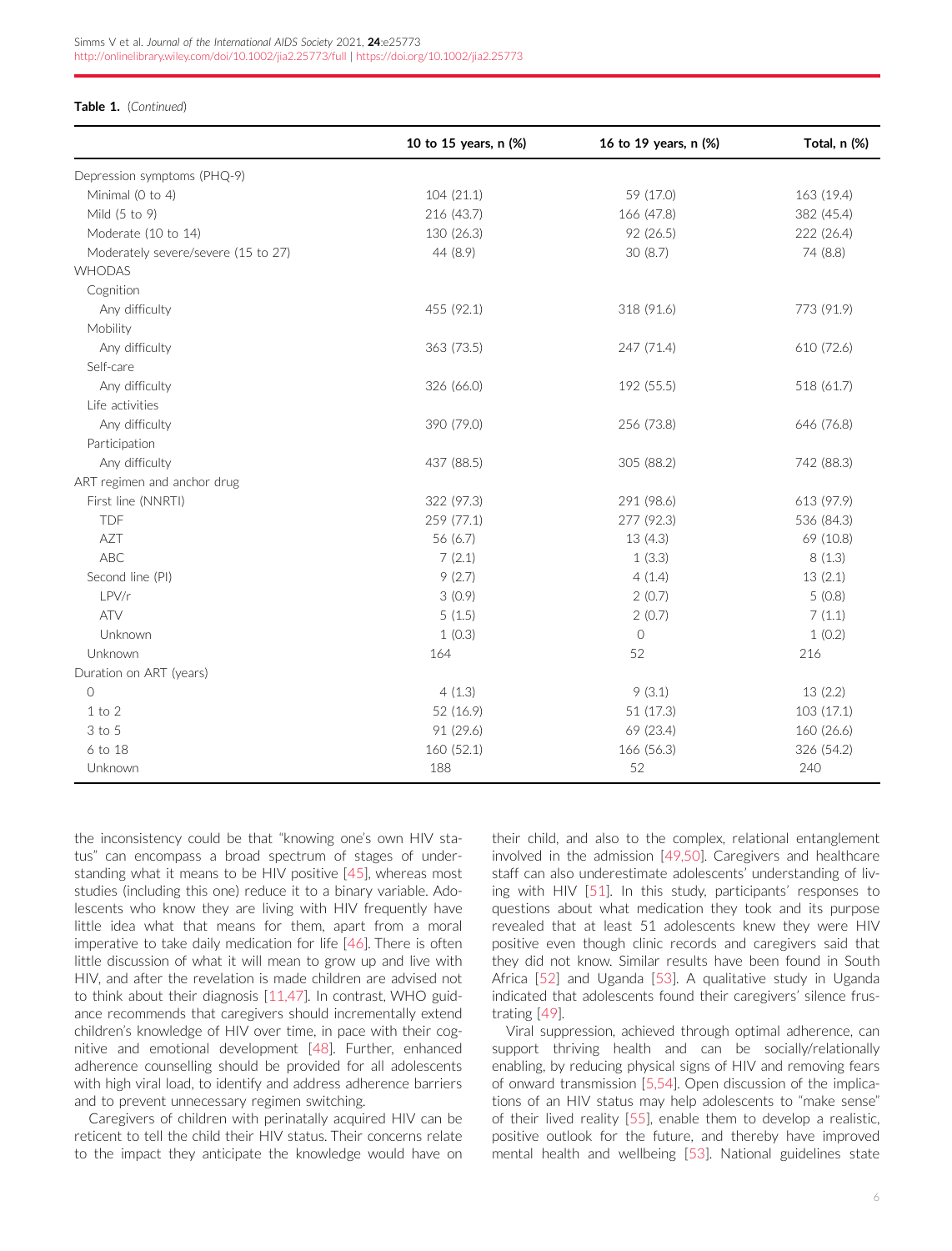### <span id="page-6-0"></span>Table 2. Association of factors with virological non-suppression

|                                           | N   | Viral load $\geq 1000$<br>c/mL, n (%) | Crude OR<br>(95% CI)  | $p$ -value | <b>Adjusted OR</b><br>(95% CI) | p-value |
|-------------------------------------------|-----|---------------------------------------|-----------------------|------------|--------------------------------|---------|
| N                                         | 833 | 292                                   |                       |            |                                |         |
| Sex                                       |     |                                       |                       |            |                                |         |
| Male                                      | 369 | 148 (40.1)                            | 1.48 (1.10, 2.00)     | 0.01       | 1.43 (1.04, 1.97)              | 0.03    |
| Female                                    | 464 | 144 (31.0)                            | $\mathbf{1}$          |            |                                |         |
| Age (years)                               |     |                                       |                       |            |                                |         |
| 10 to 12                                  | 230 | 78 (33.9)                             | $\mathbf{1}$          | 0.50       | $\mathbf{1}$                   | 0.40    |
| 13 to 15                                  | 260 | 98 (37.7)                             | 1.18 (0.80, 1.74)     |            | 1.27 (0.83, 1.93)              |         |
| 16 to 17                                  | 176 | 55 (31.2)                             | $0.87$ (0.56, 1.35)   |            | $0.93$ $(0.58, 1.51)$          |         |
| 18 to 19                                  | 167 | 61 (36.5)                             | 1.13 (0.73, 1.75)     |            | 1.37 (0.84, 2.24)              |         |
| Primary caregiver ( $N = 828$ )           |     |                                       |                       |            |                                |         |
| Mother                                    | 225 | 81 (36.0)                             | 1.27 (0.72, 2.25)     | 0.60       |                                |         |
| Father                                    | 51  | 21 (41.2)                             | 1.47 (0.68, 3.18)     |            |                                |         |
| Both parents                              | 82  | 24 (29.3)                             | $\mathbf{1}$          |            |                                |         |
| Grandparent                               | 287 | 99 (34.5)                             | 1.24 (0.71, 2.17)     |            |                                |         |
| Aunt                                      | 86  | 36 (41.9)                             | 1.59 (0.82, 3.10)     |            |                                |         |
| Other                                     | 97  | 29 (29.9)                             | $0.95$ (0.48, 1.85)   |            |                                |         |
| Religion ( $N = 822$ )                    |     |                                       |                       |            |                                |         |
| Catholic                                  | 91  | 36 (39.6)                             | 1.57 (0.89, 2.77)     | 0.46       |                                |         |
| Adventist                                 | 83  | 30(36.1)                              | 1.30 (0.73, 2.34)     |            |                                |         |
| Methodist                                 | 62  | 22 (35.4)                             | 1.30 (0.69, 2.48)     |            |                                |         |
| Pentecostal                               | 267 | 89 (33.3)                             | 1.08 (0.69, 1.69)     |            |                                |         |
| Apostolic                                 | 77  | 26 (33.8)                             | 1.15 (0.61, 2.17)     |            |                                |         |
| ZCC                                       | 68  | 31 (45.6)                             | 1.95 (1.05, 3.62)     |            |                                |         |
| None                                      | 24  | 9(37.5)                               | 1.20 (0.44, 3.26)     |            |                                |         |
| Other                                     | 150 | 46 (30.7)                             | $\mathbf{1}$          |            |                                |         |
| Ever changed household ( $N = 830$ )      |     |                                       |                       |            |                                |         |
| No                                        | 437 | 146 (33.4)                            | $\mathbf{1}$          |            |                                |         |
| Yes                                       | 393 | 144 (36.9)                            | 1.19 (0.88, 1.61)     | 0.26       |                                |         |
| Education                                 |     |                                       |                       |            |                                |         |
| Below grade 7                             | 297 | 110 (37.0)                            | $\mathbf{1}$          | 0.33       |                                |         |
| Grade 7                                   | 284 | 103 (36.3)                            | 0.94 (0.66, 1.34)     |            |                                |         |
| Secondary/Tertiary                        | 245 | 76 (31.0)                             | $0.75$ $(0.51, 1.11)$ |            |                                |         |
| Orphan                                    |     |                                       |                       |            |                                |         |
| No                                        | 417 | 141 (33.8)                            | $\mathbf{1}$          | 0.58       |                                |         |
| One parent died                           | 242 | 84 (34.7)                             | $1.01$ (0.71, 1.44)   |            |                                |         |
| Both parents died                         | 172 | 66 (38.4)                             | 1.22 (0.83, 1.79)     |            |                                |         |
| Knowledge/disclosure of HIV status        |     |                                       |                       |            |                                |         |
| Knows status, disclosed                   | 254 | 65 (25.6)                             | $\mathbf{1}$          |            | $\mathbf{1}$                   |         |
| Knows status, has not disclosed to others | 367 | 143 (39.0)                            | 1.91 (1.31, 2.79)     | 0.001      | 1.99 (1.36, 2.93)              | < 0.001 |
| Does not know status                      | 158 | 60 (38.0)                             | 1.66 (1.05, 2.64)     | 0.031      | 1.77 (1.08, 2.88)              | 0.02    |
| Drink alcohol ( $N = 806$ )               |     |                                       |                       |            |                                |         |
| No                                        | 782 | 279 (35.7)                            |                       |            |                                |         |
| Yes                                       | 24  | 7(29.2)                               | $0.77$ $(0.30, 1.95)$ | 0.58       |                                |         |
| HIV transmission                          |     |                                       |                       |            |                                |         |
| Vertical                                  | 348 | 111 (31.9)                            | $\mathbf{1}$          | 0.20       |                                |         |
| Sexual                                    | 17  | 3(17.7)                               | $0.45$ $(0.12, 1.65)$ |            |                                |         |
| Don't know                                | 123 | 50 (40.7)                             | 1.43 (0.91, 2.26)     |            |                                |         |
| Other/unaware                             | 335 | 124 (37.0)                            | 1.21 (0.86, 1.71)     |            |                                |         |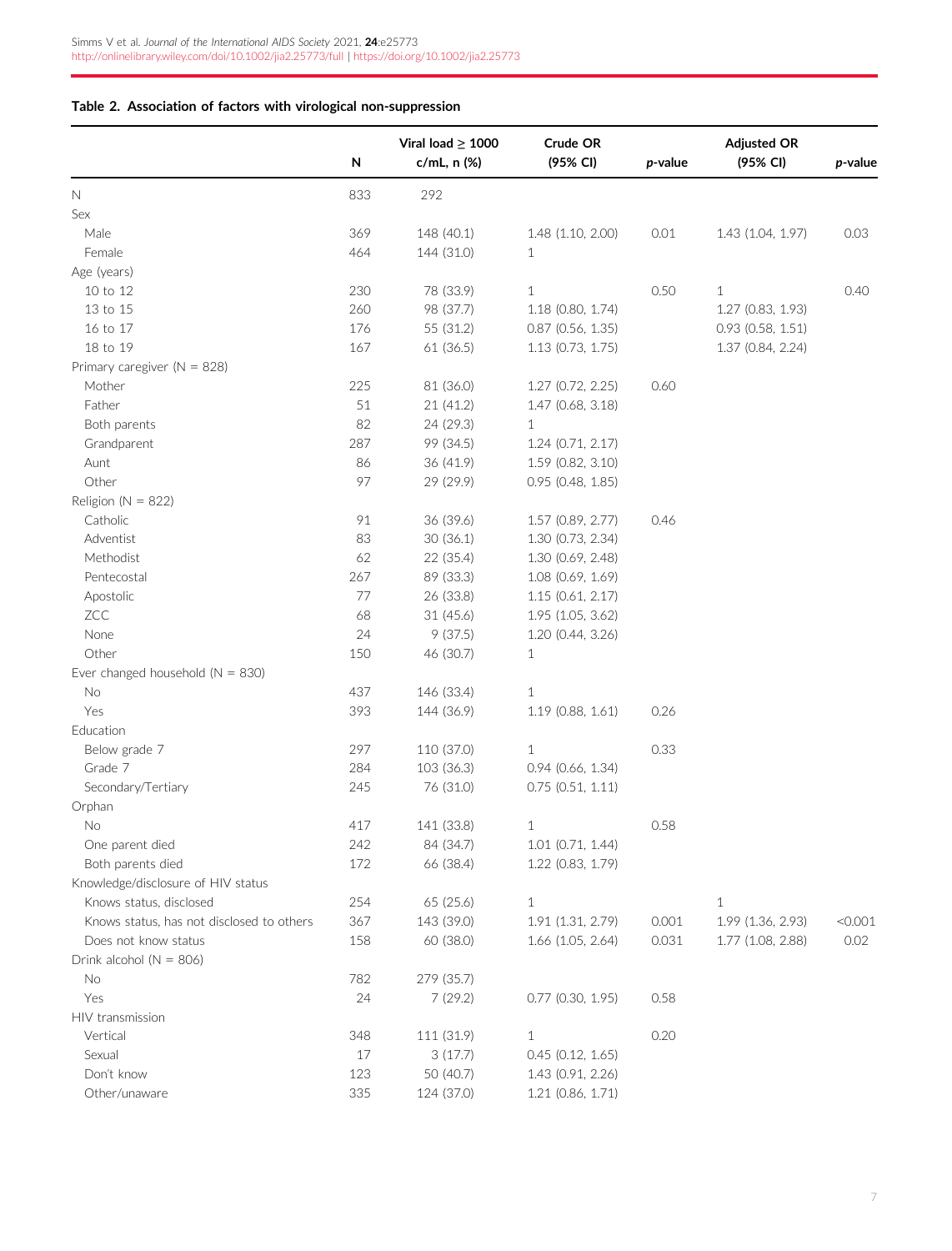#### Table 2. (Continued)

|                                        | N       | Viral load $\geq 1000$<br>$c/mL, n$ (%) | Crude OR<br>(95% CI)  | p-value | <b>Adjusted OR</b><br>(95% CI) | p-value |
|----------------------------------------|---------|-----------------------------------------|-----------------------|---------|--------------------------------|---------|
| Depression symptoms (PHQ-9 category)   |         |                                         |                       |         |                                |         |
| Minimal (0 to 4)                       | 161     | 56 (34.8)                               | $\mathbf{1}$          | 0.48    |                                |         |
| Mild (5 to 9)                          | 378     | 126 (33.3)                              | $0.90$ $(0.60, 1.36)$ |         |                                |         |
| Moderate (10 to 14)                    | 219     | 79 (36.1)                               | $1.07$ (0.67, 1.70)   |         |                                |         |
| Moderately severe/severe (15 to 27)    | 74      | 30 (40.5)                               | 1.38 (0.74, 2.54)     |         |                                |         |
| $SSQ-14$                               |         |                                         |                       |         |                                |         |
| Red flag                               | 256     | 96 (37.5)                               | 1.14(0.82, 1.59)      | 0.42    |                                |         |
| No red flag                            | 577     | 196 (34.0)                              | $\mathbf{1}$          |         |                                |         |
| EQ5D                                   |         |                                         |                       |         |                                |         |
| No difficulty                          | 280     | 93 (33.2)                               | $\mathbf{1}$          | 0.15    |                                |         |
| Any difficulty (any score $> 1$ )      | 435     | 148 (34.0)                              | $1.00$ (0.71, 1.40)   |         |                                |         |
| Severe difficulty (total score $> 8$ ) | 116     | 50 (43.1)                               | 1.53 (0.95, 2.48)     |         |                                |         |
| WHODAS cognition                       |         |                                         |                       |         |                                |         |
| Any difficulty                         | 764     | 262 (34.3)                              | $0.58$ $(0.33, 1.02)$ | 0.06    |                                |         |
| No difficulty                          | 68      | 29 (42.7)                               | 1                     |         |                                |         |
| <b>WHODAS</b> mobility                 |         |                                         |                       |         |                                |         |
| Any difficulty                         | 603     | 204 (33.8)                              | $0.83$ $(0.59, 1.17)$ | 0.30    |                                |         |
| No difficulty                          | 228     | 85 (38.2)                               | 1                     |         |                                |         |
| WHODAS self-care                       |         |                                         |                       |         |                                |         |
| Any difficulty                         | 510     | 179 (35.1)                              | $1.04$ (0.76, 1.43)   | 0.81    |                                |         |
| No difficulty                          | 3121    | 112 (34.9)                              | $\mathbf{1}$          |         |                                |         |
| WHODAS life activities                 |         |                                         |                       |         |                                |         |
| Any difficulty                         | 638     | 209 (32.8)                              | $0.65$ (0.45, 0.92)   | 0.02    |                                |         |
| No difficulty                          | 194     | 82 (42.3)                               | $\mathbf{1}$          |         |                                |         |
| WHODAS participation                   |         |                                         |                       |         |                                |         |
| Any difficulty                         | 733     | 247 (33.7)                              | $0.59$ (0.37, 0.94)   | 0.03    |                                |         |
| No difficulty                          | 98      | 44 (44.9)                               | $\mathbf 1$           |         |                                |         |
| ART regimen                            |         |                                         |                       |         |                                |         |
| TDF (first line)                       | 536     | 173 (32.5)                              | 0.73(0.51, 1.04)      | 0.61    |                                |         |
| AZT (first line)                       | 69      | 25 (37.3)                               | $0.89$ (0.49, 1.63)   |         |                                |         |
| ABC (first line)                       | $\,8\,$ | 3(42.9)                                 | 1.16(0.24, 5.58)      |         |                                |         |
| LPV/r (second line)                    | 5       | 1(25.0)                                 | $0.48$ (0.05, 4.97)   |         |                                |         |
| ATV (second line)                      | 7       | 2(28.6)                                 | $0.64$ $(0.12, 3.61)$ |         |                                |         |
| Unknown (second line)                  | $\,1\,$ | 1(100.0)                                | $\qquad \qquad -$     |         |                                |         |
| Unknown                                | 216     | 87 (40.5)                               | $\mathbf{1}$          |         |                                |         |
| Duration on ART (years) ( $N = 602$ )  |         |                                         |                       |         |                                |         |
| $\circlearrowright$                    | 13      | 3(23.1)                                 | 0.45(0.12, 1.75)      | 0.18    |                                |         |
| $1$ to $2$                             | 102     | 31 (30.4)                               | 0.75(0.45, 1.25)      |         |                                |         |
| 3 to 5                                 | 159     | 45 (28.3)                               | $0.65$ $(0.42, 1.01)$ |         |                                |         |
| 6 to 18                                | 319     | 120 (37.6)                              | 1                     |         |                                |         |

that caregivers who find it difficult to disclose to the child should be supported by healthcare workers [[23](#page-9-0)], and this aligns with evidence from systematic reviews [[56,57\]](#page-10-0).

In this study, adolescents who knew their own HIV status but had not told anyone else were at almost twice the odds of virological non-suppression after adjusting for covariates. Similarly, in South Africa, non-disclosure was associated with lower ART adherence [[52](#page-10-0)]. Adolescents' experiences of HIV are typically characterized by isolation, stigma and shame, which impede their adherence [[12,58\]](#page-9-0). They are concerned to

protect social relationships by concealing their HIV status and use of ART [\[59](#page-10-0)]. Many caregivers, and sometimes healthcare workers, actively discourage ALWH from disclosing their status, thereby cutting them off from potential sources of support [\[45](#page-10-0)]. Without access to formal HIV psychosocial support [\[60\]](#page-10-0), this further exacerbates the cycle of loneliness and suboptimal adherence. In this study, the most common reason why adolescents disclosed their status was so they could access case and support, often specifically to help them adhere.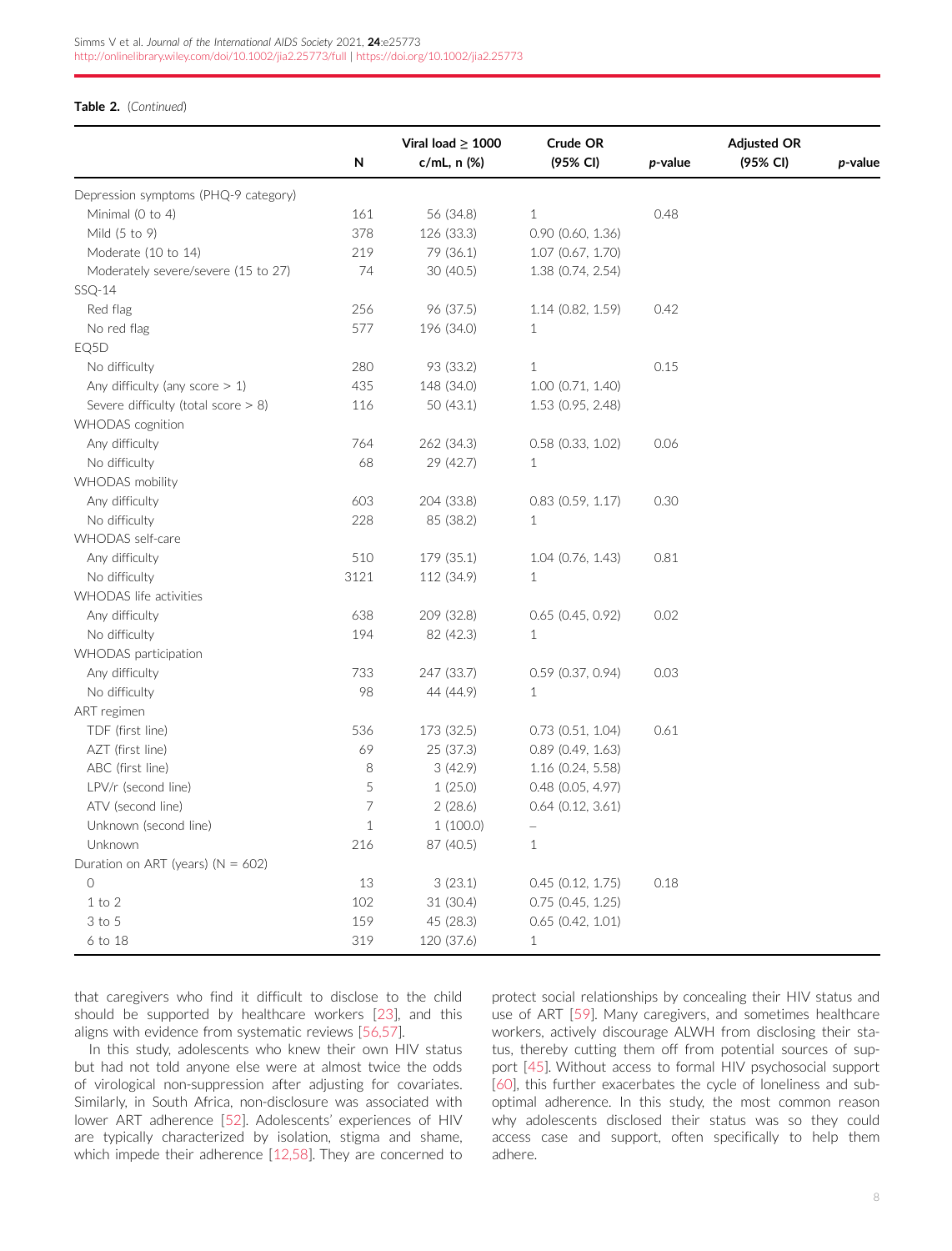<span id="page-8-0"></span>

Figure 2. Prevalence of virological non-suppression by gender and district.

Study participants who had disclosed their status to another person reported more cognitive, life participation and self-care problems on the WHODAS, indicating that disclosure can have drawbacks as well as benefits. This is reflected in the literature, where adolescents often feel ambivalent about disclosure, knowing it is inevitable at some point, but unsure how to recognize the right time or person [[61](#page-10-0)]. They need support to make decisions about whom to tell and advice about how to tell [\[62\]](#page-10-0). Disclosure of HIV status may pose substantial risks for adolescents and damage social relationships [[45](#page-10-0)], with subsequent negative effects on adherence and mental health [\[63\]](#page-10-0). In particular, the guidance to always disclose to partners can be very challenging and may be a barrier to remaining in care. Discussions of adherence could instead be focused around  $U = U$  and the protective effects of viral suppression [\[5\]](#page-9-0).

The strengths of the study are that it consists of a large, representative sample of adolescents in HIV care from all over the country, including both urban and rural areas. CATS established a rapport with participants which helped them collect reliable self-reported data. The tools have been validated in Zimbabwe, albeit in adult populations. The PHQ-9 and WHODAS 2.0 have been validated among adolescents [\[20,22](#page-9-0)]. A limitation of the study is that it was a trial population. However, the response rate among those who were eligible for enrolment was very high (97.6%), limiting selection bias. Unsuppressed viral load was not confirmed with a second test as recommended by the WHO. The study was cross-sectional and temporal relationships cannot be established. The date of ART initiation was not recorded and some participants may have initiated ART within three months of enrolment, not allowing sufficient time for viral suppression. The unplanned switch from electronic to paper-based data collection caused limitations. Data collection was done by the CATS rather than by independent research assistants, and this could have led to social desirability bias. Copies of paper questionnaires were of poor quality and inconsistent formatting, causing problems such as loss of item numbers, which made administration difficult. Some clinics ran short of questionnaires and may have used a "disclosed" questionnaire when a "non-disclosed" one was called for, adding to the confusion around knowledge of status. The questionnaire was also long and burdensome for children, especially the 30-item WHODAS which came last. As a result, WHODAS information was unreliable. At follow-up data collection these problems were resolved with the use of robust electronic data collection systems.

## 5 | CONCLUSIONS

ALWH with symptoms of CMDs have poor virological suppression in Zimbabwe. This could be improved by telling adolescents their HIV status to incentivize adherence behaviour, emphasizing the health effects of viral suppression and related positive social/relational impacts of adherence. Global and national guidelines recommend disclosure of HIV status to ALWH. Strengthened operationalization of these guidelines is needed to support adolescents' mental health and incentivize adherence behaviour. Adolescents should also be counselled on the potential benefits and consequences of disclosing to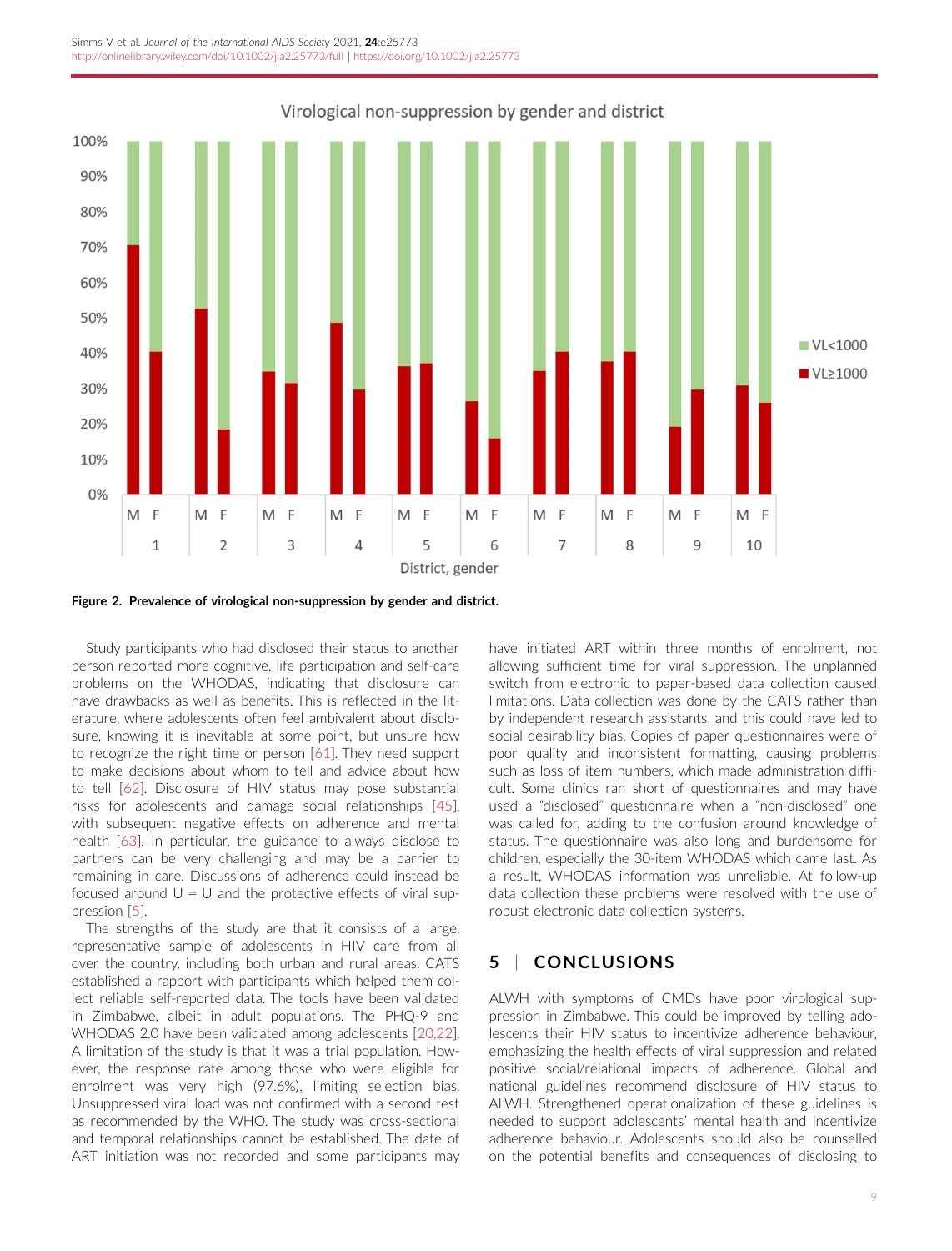<span id="page-9-0"></span>others. Caregivers may benefit from advice on how to disclose to adolescents that they are HIV positive and how to make disclosure an ongoing, revisited conversation.

#### AUTHORS ' AFFILIATIONS

<sup>1</sup>MRC International Statistics and Epidemiology Group, London School of Hygiene & Tropical Medicine, London, UK; <sup>2</sup>London School of Hygiene & Tropical Medicine, London, UK; <sup>3</sup>Friendship Bench, Harare, Zimbabwe; <sup>4</sup>Department of Psychiatry, University of Zimbabwe College of Health Sciences, Harare, Zimbabwe; <sup>5</sup>Africaid, Harare, Zimbabwe; <sup>6</sup>AIDS & TB Unit, Ministry of Health and Child Care, Harare, Zimbabwe; <sup>7</sup>Mental Health Services, Ministry of Health and Child Care, Harare, Zimbabwe

#### COMPETING INTEREST

The authors declare no conflict of interest.

#### **AUTHORS' CONTRIBUTIONS**

DC, HAW and NW designed the study. SC, AM and RBC performed the research. RV and DC designed the intervention. VS analysed the data. OM, TA and DS contributed essential support. VS and SB wrote the paper. All authors have read and approved the final manuscript.

#### ACKNOWLEDGEMENTS

The authors are grateful to the CATS who delivered peer support in both the control and intervention arms, and to all study participants and their caregivers.

#### **REFERENCES**

1. Joint United Nations Programme on HIV/AIDS (UNAIDS). Ending the AIDS epidemic for adolescents, with adolescents. 2016.

2. Ferrand RA, Briggs D, Ferguson J, Penazzato M, Armstrong A, MacPherson P, et al. Viral suppression in adolescents on antiretroviral treatment: review of the literature and critical appraisal of methodological challenges. Trop Med Int Health. 2016;21(3):325–33.

3. UNAIDS. UNAIDS data 2019. 2019.

4. Njuguna I, Neary J, Mburu C, Black D, Beima-Sofie K, Wagner AD, et al. Clinic-level and individual-level factors that influence HIV viral suppression in adolescents and young adults: a national survey in Kenya. AIDS. 2020;34 (7):1065–74.

5. Mavhu W, Willis N, Mufuka J, Bernays S, Tshuma M, Mangenah C, et al. Effect of a differentiated service delivery model on virological failure in adolescents with HIV in Zimbabwe (Zvandiri): a cluster-randomised controlled trial. Lancet Global Health. 2020;8(2):e264–e75.

6. Ministry of Health and Child Care. Zimbabwe population-based HIV impact assessment (ZIMPHIA) 2015-2016: final report. 2019.

7. Dakshina S, Olaru ID, Khan P, Raman L, McHugh G, Bwakura-Dangarembizi M, et al. Evaluation of weight-based prescription of antiretroviral therapy in children. HIV Med. 2019;20(3):248–53.

8. Hudelson C, Cluver L. Factors associated with adherence to antiretroviral therapy among adolescents living with HIV/AIDS in low- and middle-income countries: a systematic review. AIDS Care. 2015;27(7):805–16.

9. World Health Organisation. Global Accelerated Action for the Health of Adolescents (AA-HA!): guidance to support country implementation. Geneva: World Health Organization; 2017.

10. Vreeman RC, McCoy BM, Lee S. Mental health challenges among adolescents living with HIV. Journal of the International AIDS Society. 2017;20:21497. 11. McHugh G, Simms V, Dziva Chikwari C, Mujuru H, Nathoo K, Chonzi P, et al. Familial silence surrounding HIV and non-disclosure of HIV status to older children and adolescents. AIDS Care. 2018;30(7):830–5.

12. Bernays S, Paparini S, Seeley J, Rhodes T. "Not taking it will just be like a sin": Young people living with HIV and the stigmatization of less-than-perfect adherence to antiretroviral therapy. Med Anthropol. 2017;36(5):485–99.

13. Kim MH, Mazenga AC, Yu X, Devandra A, Nguyen C, Ahmed S, et al. Factors associated with depression among adolescents living with HIV in Malawi. BMC Psychiatry. 2015;15:264.

14. Ng LC, Kirk CM, Kanyanganzi F, Fawzi MC, Sezibera V, Shema E, et al. Risk and protective factors for suicidal ideation and behaviour in Rwandan children. Br J Psychiatry. 2015;207(3):262–8.

15. Lowenthal E, Lawler K, Harari N, Moamogwe L, Masunge J, Masedi M, et al. Rapid psychosocial function screening test identified treatment failure in HIV+ African youth. AIDS Care. 2012;24(6):722–7.

16. Chinoda S, Mutsinze A, Simms V, Beji-Chauke R, Verhey R, Robinson J, et al. Effectiveness of a peer-led adolescent mental health intervention on HIV virological suppression and mental health in Zimbabwe: protocol of a clusterrandomised trial. Glob Ment Health. 2020;7;e23.

17. World Health Organisation. Adolescent-friendly health services for adolescents living with HIV: from theory to practice. 2019.

18. Chibanda D, Verhey R, Gibson LJ, Munetsi E, Machando D, Rusakaniko S, et al. Validation of screening tools for depression and anxiety disorders in a primary care population with high HIV prevalence in Zimbabwe. J Affect Disord. 2016;198:50–5.

19. Kroenke K, Spitzer RL, Williams JB. The PHQ-9: validity of a brief depression severity measure. J Gen Intern Med. 2001;16(9):606–13.

20. Borghero F, Martinez V, Zitko P, Vohringer PA, Cavada G, Rojas G. Screening depressive episodes in adolescents. Validation of the Patient Health Questionnaire-9 (PHQ-9). Rev Med Chil. 2018;146(4):479–86.

21. Ustun TB, Chatterji S, Kostanjsek N, Rehm J, Kennedy C, Epping-Jordan J, et al. Developing the World Health Organization disability assessment schedule 2.0. Bull World Health Organ. 2010;88(11):815–23.

22. Hu L, Zang YL, Li N. The applicability of WHODAS 2.0 in adolescents in China. J Clin Nurs. 2012;21(17–18):2438–51.

23. Ministry of Health and Child Care. Guidelines for antiretroviral therapy for the prevention and treatment of HIV in Zimbabwe. Harare: Ministry of Health and Child Care; 2016.

24. Ramos-Goni JM, Rivero-Arias O. eq5d: a command to calculate index values for the EQ-5D quality of life instrument. Stata J. 2011;11(1):120–5. [https://doi.](https://doi.org/10.1177/1536867X1101100108) [org/10.1177/1536867X1101100108](https://doi.org/10.1177/1536867X1101100108)

25. Jelsma J, Hansen K, De Weerdt W, De Cock P, Kind P. How do Zimbabweans value health states? Popul Health Metr. 2003;1(1):11.

26. World Health Organisation. HIV drug resistance report 2019. Geneva, Switzerland: World Health Organisation; 2019.

27. Kouamou V, Varyani B, Shamu T, Mapangisana T, Chimbetete C, Mudzviti T, et al. Drug resistance among adolescents and young adults with virologic failure of first-line antiretroviral therapy and response to second-line treatment. AIDS Res Hum Retroviruses. 2020;36(7):566–73.

28. Makadzange AT, Higgins-Biddle M, Chimukangara B, Birri R, Gordon M, Mahlanza T, et al. Clinical, virologic, immunologic outcomes and emerging HIV drug resistance patterns in children and adolescents in public ART care in Zimbabwe. PLoS One. 2015;10(12):e0144057.

29. World Health Organisation. Global Action Plan on HIV Drug Resistance 2017–2021: 2018 progress report. Geneva, Switzerland: World Health Organisation; 2018.

30. Chimbetete C, Shamu T, Keiser O. Zimbabwe's national third-line antiretroviral therapy program: cohort description and treatment outcomes. PLoS One. 2020;15(3):e0228601.

31. Marukutira T, Yin D, Cressman L, Kariuki R, Malone B, Spelman T, et al. Clinical outcomes of a cohort of migrants and citizens living with human immunodeficiency virus in Botswana: implications for Joint United Nation Program on HIV and AIDS 90–90-90 targets. Medicine. 2019;98 (23):e15994.

32. Vearey J. Moving forward: why responding to migration, mobility and HIV in South(ern) Africa is a public health priority. J Int AIDS Soc. 2018;21(Suppl 4): e25137.

33. Boullé C, Kouanfack C, Laborde-Balen G, Boyer S, Aghokeng AF, Carrieri MP, et al. Gender differences in adherence and response to antiretroviral treatment in the Stratall trial in rural district hospitals in Cameroon. J Acquir Immune Defic Syndr. 2015;69(3):355–64.

34. Bulage L, Ssewanyana I, Nankabirwa V, Nsubuga F, Kihembo C, Pande G, et al. Factors associated with virological nonsuppression among HIV-positive patients on antiretroviral therapy in Uganda, August 2014–July 2015. BMC Infect Dis. 2017;17:326.

35. Desta AA, Woldearegay TW, Futwi N, Gebrehiwot GT, Gebru GG, Berhe AA, et al. HIV virological non-suppression and factors associated with nonsuppression among adolescents and adults on antiretroviral therapy in northern Ethiopia: a retrospective study. BMC Infect Dis. 2020;20(1):1–10.

36. Umar E, Levy JA, Bailey RC, Donenberg G, Hershow RC, Mackesy-Amiti ME. Virological non-suppression and its correlates among adolescents and young people living with HIV in Southern Malawi. AIDS Behav. 2019;23(2):513–22.

37. Camlin CS, Ssemmondo E, Chamie G, El Ayadi AM, Kwarisiima D, Sang N, et al. Men "missing" from population-based HIV testing: insights from qualitative research. AIDS Care. 2016;28(Suppl 3):67–73.